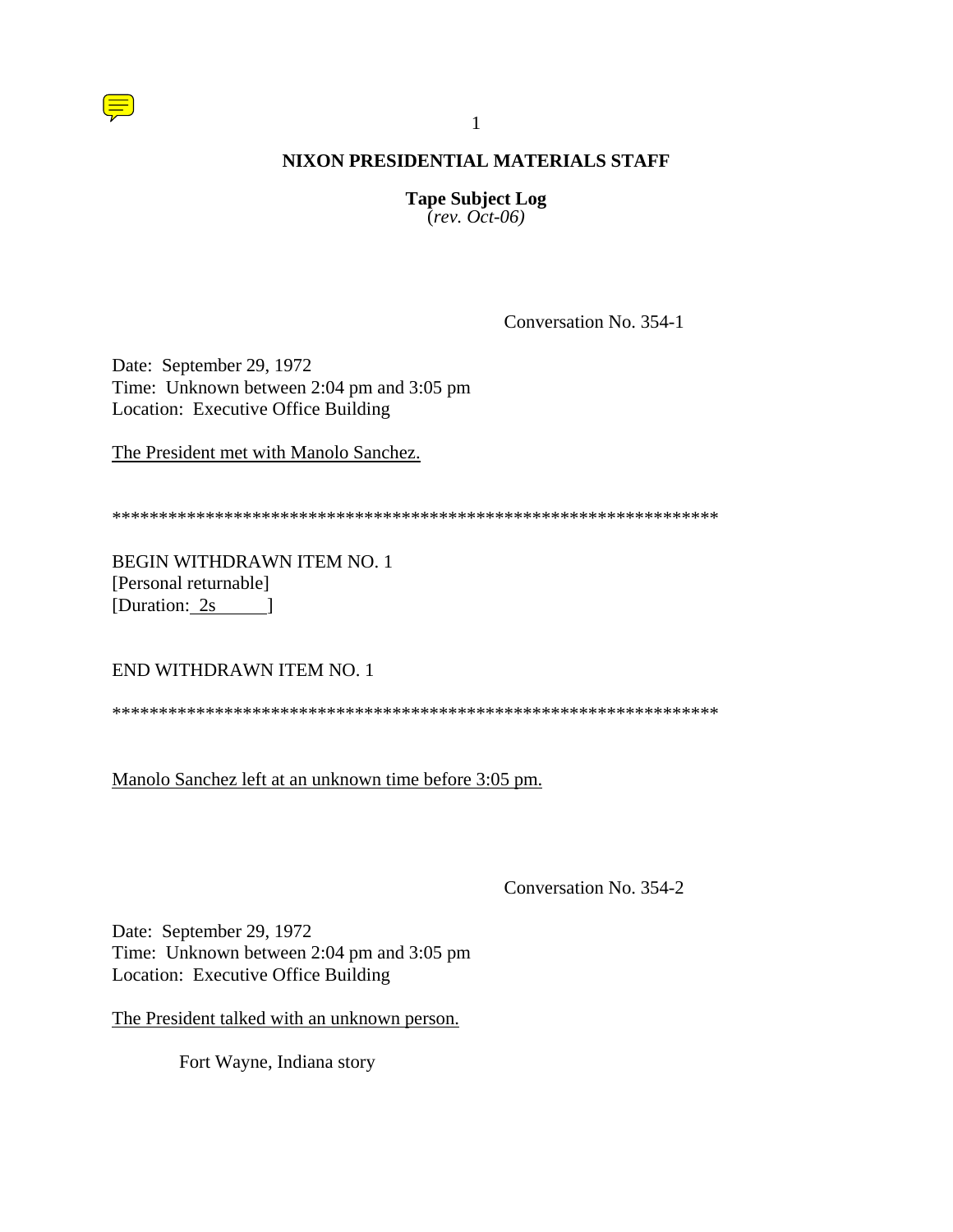**Tape Subject Log**  $\text{(\textit{rev. Oct-06})}$ 

Conversation No. 354-3

Date: September 29, 1972 Time: Unknown between 2:04 pm and 3:05 pm Location: Executive Office Building

An unknown person talked with the President.

The President's schedule

Conversation No. 354-4

Date: September 29, 1972 Time: Unknown between 2:04 pm and 3:05 pm Location: Executive Office Building

The President met with Manolo Sanchez.

**BEGIN WITHDRAWN ITEM NO. 1** [Personal returnable] [Duration:  $17s$  ]

END WITHDRAWN ITEM NO. 1

Sanchez left at an unknown time before 3:05 pm.

Conversation No. 354-5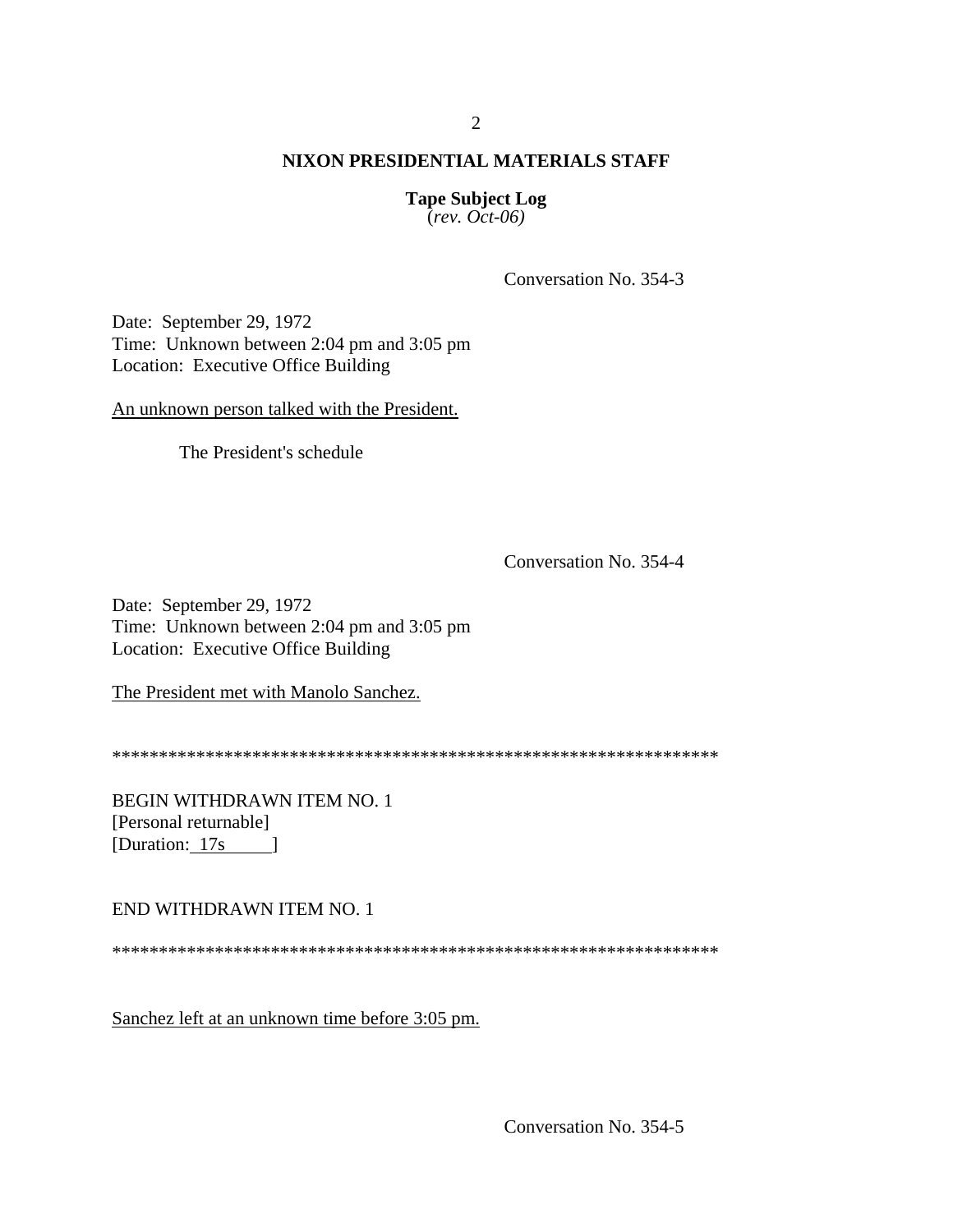**Tape Subject Log** (*rev. Oct-06)*

Date: September 29, 1972 Time: Unknown between 2:04 pm and 3:05 pm Location: Executive Office Building

Manolo Sanchez met with an unknown woman.

\*\*\*\*\*\*\*\*\*\*\*\*\*\*\*\*\*\*\*\*\*\*\*\*\*\*\*\*\*\*\*\*\*\*\*\*\*\*\*\*\*\*\*\*\*\*\*\*\*\*\*\*\*\*\*\*\*\*\*\*\*\*\*\*\*

BEGIN WITHDRAWN ITEM NO. 1 [Non-historical] [Duration: 18s ]

END WITHDRAWN ITEM NO. 1

\*\*\*\*\*\*\*\*\*\*\*\*\*\*\*\*\*\*\*\*\*\*\*\*\*\*\*\*\*\*\*\*\*\*\*\*\*\*\*\*\*\*\*\*\*\*\*\*\*\*\*\*\*\*\*\*\*\*\*\*\*\*\*\*\*

Sanchez and the unknown woman left at an unknown time before 3:05 pm.

Conversation No. 354-6

Date: October 2, 1972 Time: Unknown between 1:40 pm and 2:37 pm Location: Executive Office Building

The President met with Stephen B. Bull.

The President's schedule

Bull left at an unknown time before 2:37 pm.

Conversation No. 354-7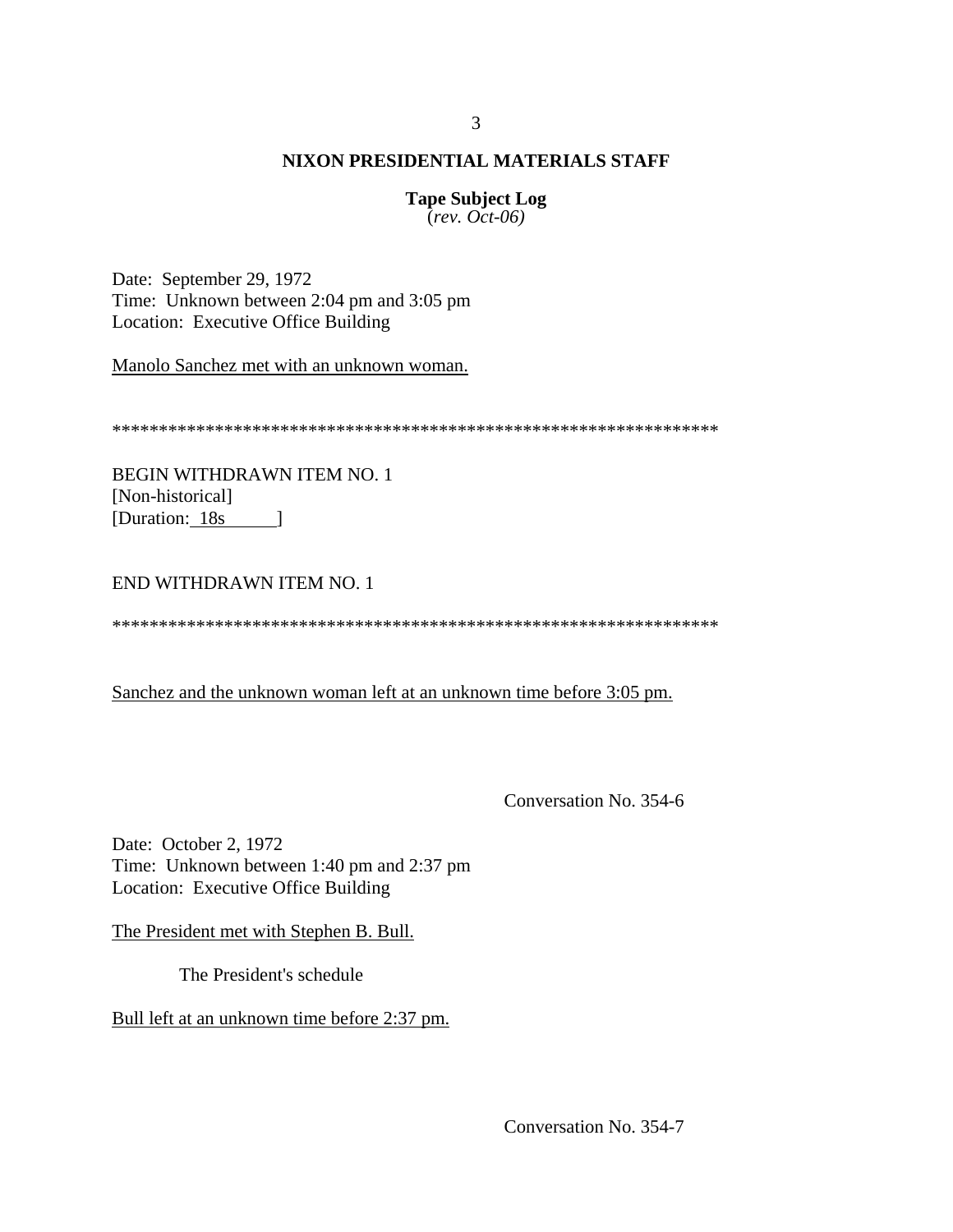**Tape Subject Log**  $\overline{(rev. Oct-06)}$ 

Date: October 2, 1972 Time: Unknown between 1:40 pm and 2:37 pm Location: Executive Office Building

The President met with an unknown man.

**BEGIN WITHDRAWN ITEM NO. 1** [Personal returnable] [Duration: 21s ]

END WITHDRAWN ITEM NO. 1

The unknown man left at an unknown time before 2:37 pm.

Conversation No. 354-8

Date: October 2, 1972 Time: Unknown between 1:40 pm and 2:37 pm Location: Executive Office Building

The President talked with H.R. ("Bob") Haldeman.

**BEGIN WITHDRAWN ITEM NO. 1** [Personal returnable] [Duration: 10m 59s ]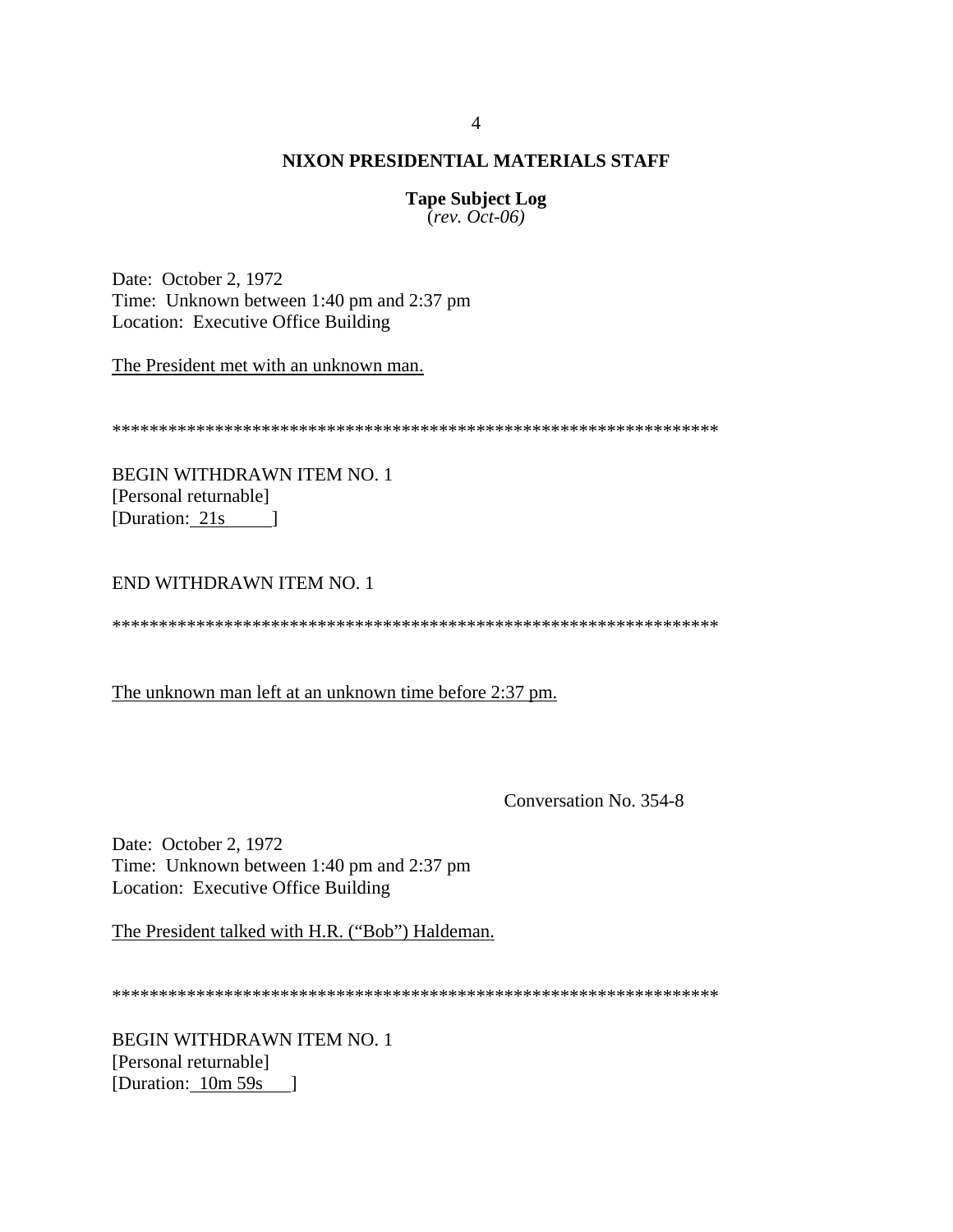**Tape Subject Log** (*rev. Oct-06)*

## END WITHDRAWN ITEM NO. 1

\*\*\*\*\*\*\*\*\*\*\*\*\*\*\*\*\*\*\*\*\*\*\*\*\*\*\*\*\*\*\*\*\*\*\*\*\*\*\*\*\*\*\*\*\*\*\*\*\*\*\*\*\*\*\*\*\*\*\*\*\*\*\*\*\*

Conversation No. 354-9

Date: October 2, 1972 Time: 2:37 pm Location: Executive Office Building

The President talked with the White House operator.

[See Conversation No. 30-41]

Conversation No. 354-10

Date: October 2, 1972 Time: 2:40 pm - 3:05 pm Location: Executive Office Building

The President met with Charles W. Colson.

The President's schedule -Andrei A. Gromyko's forthcoming meeting with the President

Campaign charges -George S. McGovern -Speech to United Press International [UPI] editors -Herbert G. Klein -Unknown assistant -The President's administration -Corruption charges -Vietnam War -Actions against the press -Response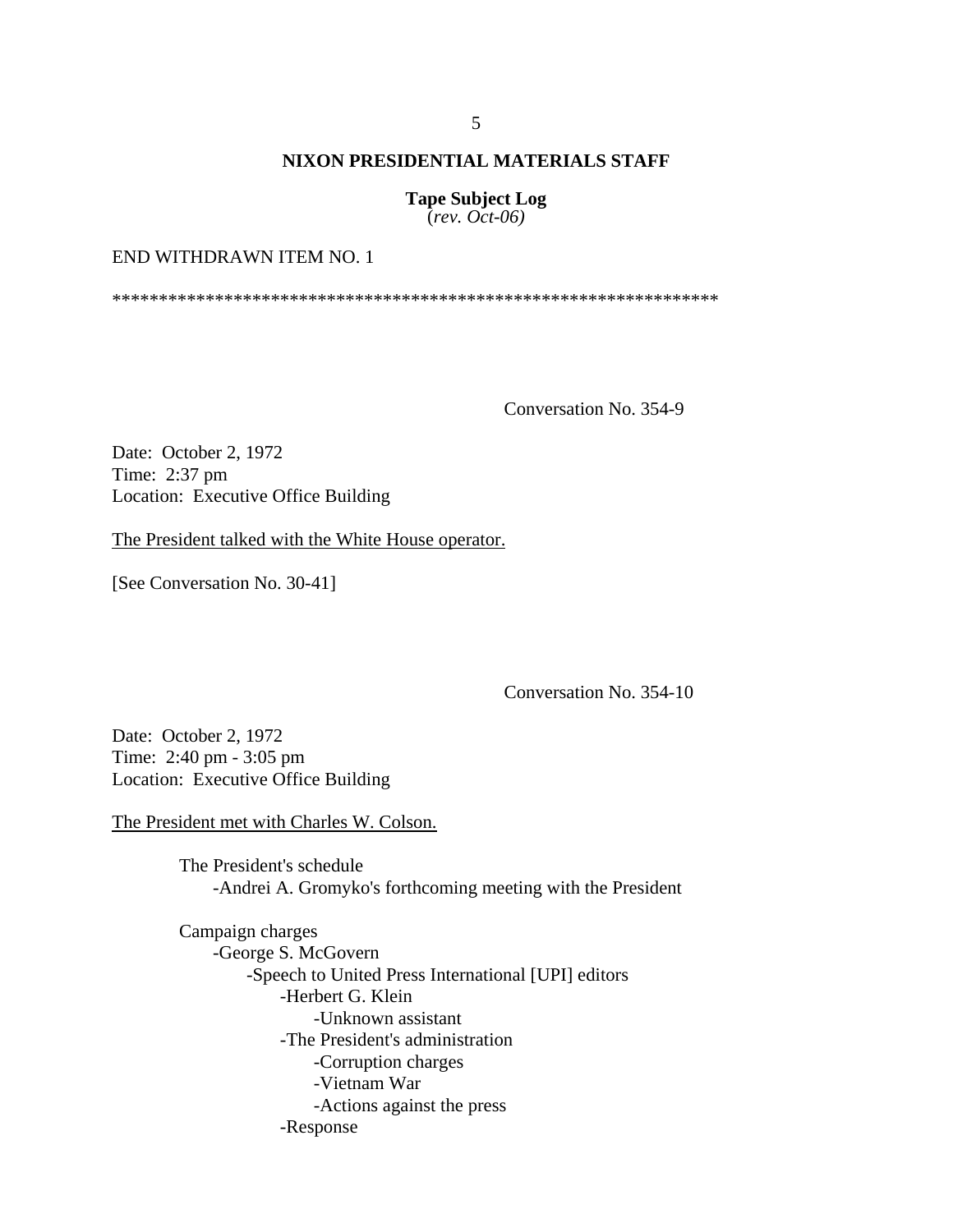**Tape Subject Log**  $\overline{(rev. Oct-06)}$ 

-Vice President Spiro T. Agnew -Actions regarding the press -Pentagon Papers case -Television

**BEGIN WITHDRAWN ITEM NO. 1** [Personal returnable] [Duration:  $2m 56s$  ]

## END WITHDRAWN ITEM NO. 1

**Strategic Arms Limitation Treaty [SALT]** 

Domestic matters -Maritime agreement -Revenue sharing -Legislation -Water bill -Social Security -Social Security -Possible veto -Taxes

BEGIN WITHDRAWN ITEM NO. 2 [Personal returnable] [Duration:  $18m 15s$ ]

### END WITHDRAWN ITEM NO. 2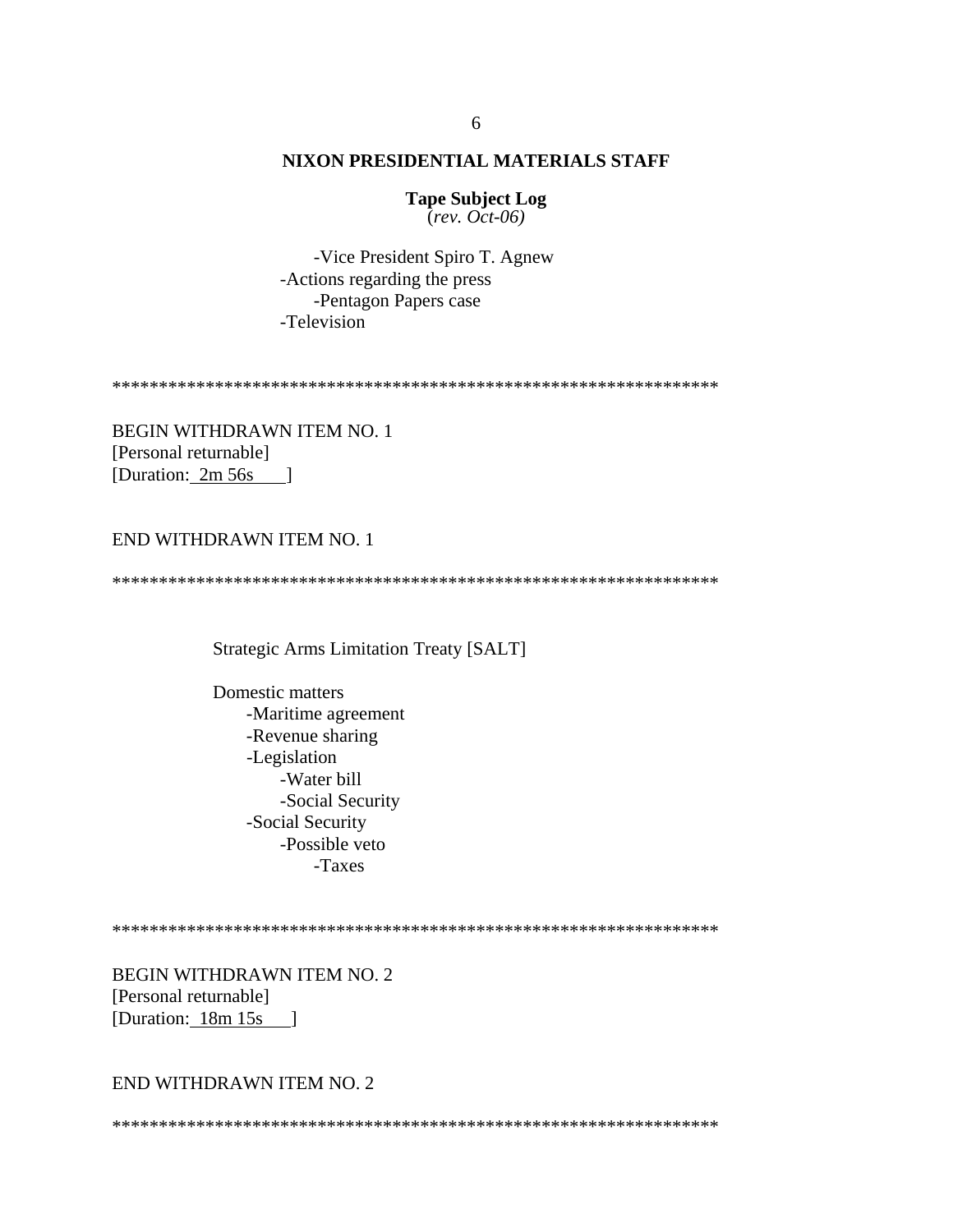**Tape Subject Log** (*rev. Oct-06)*

Colson left at 3:05 pm.

Conversation No. 354-11

Date: October 6, 1972 Time: Unknown between 12:29 pm and 12:31 pm Location: Executive Office Building

The President talked with the White House operator.

Request for a call to Tricia Nixon Cox

Conversation No. 354-12

Date: October 6, 1972 Time: Unknown between 12:29 pm and 12:31 pm Location: Executive Office Building

The President met with Manolo Sanchez.

The President's schedule

Sanchez left at an unknown time before 12:31 pm.

Conversation No. 354-13

Date: October 6, 1972 Time: Unknown between 12:29 pm and 12:30 pm Location: Executive Office Building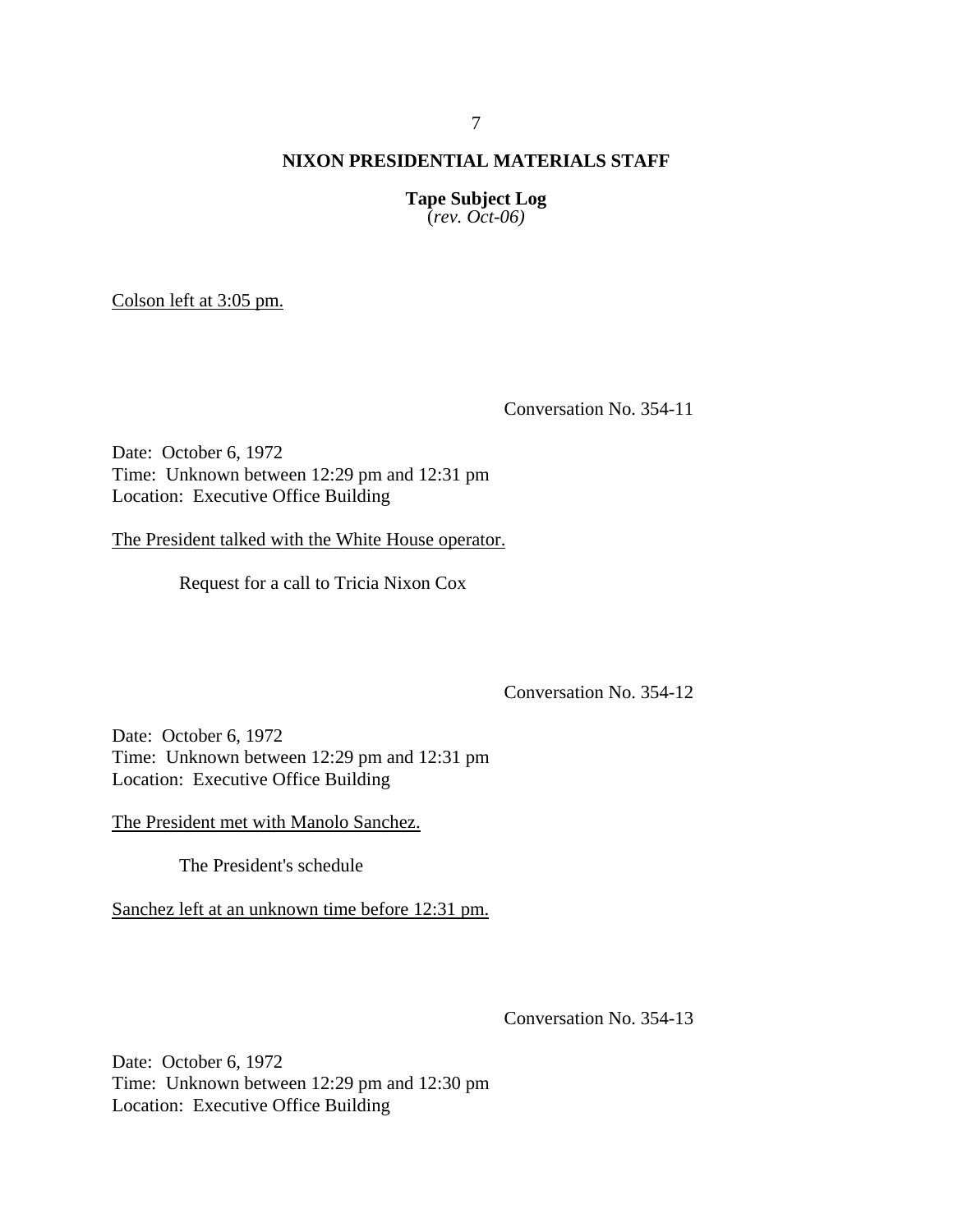**Tape Subject Log** (*rev. Oct-06)*

The President met with Stephen B. Bull.

The President's schedule -Forthcoming meeting -Departure for Camp David -Speech

Bull left at 12:30 pm.

Conversation No. 354-14

Date: October 6, 1972 Time: 12:30 pm Location: Executive Office Building

The President talked with the White House operator.

[See Conversation No. 31-10]

Conversation No. 354-15

Date: October 6, 1972 Time: Unknown between 12:30 pm and 12:31 pm Location: Executive Office Building

The President talked with an unknown person.

Draft by Kenneth L. Khachigian -Progress update on rewrite -Rose Mary Woods

 The President's schedule -Henry A. Kissinger -[Camp David] -Unknown person's schedule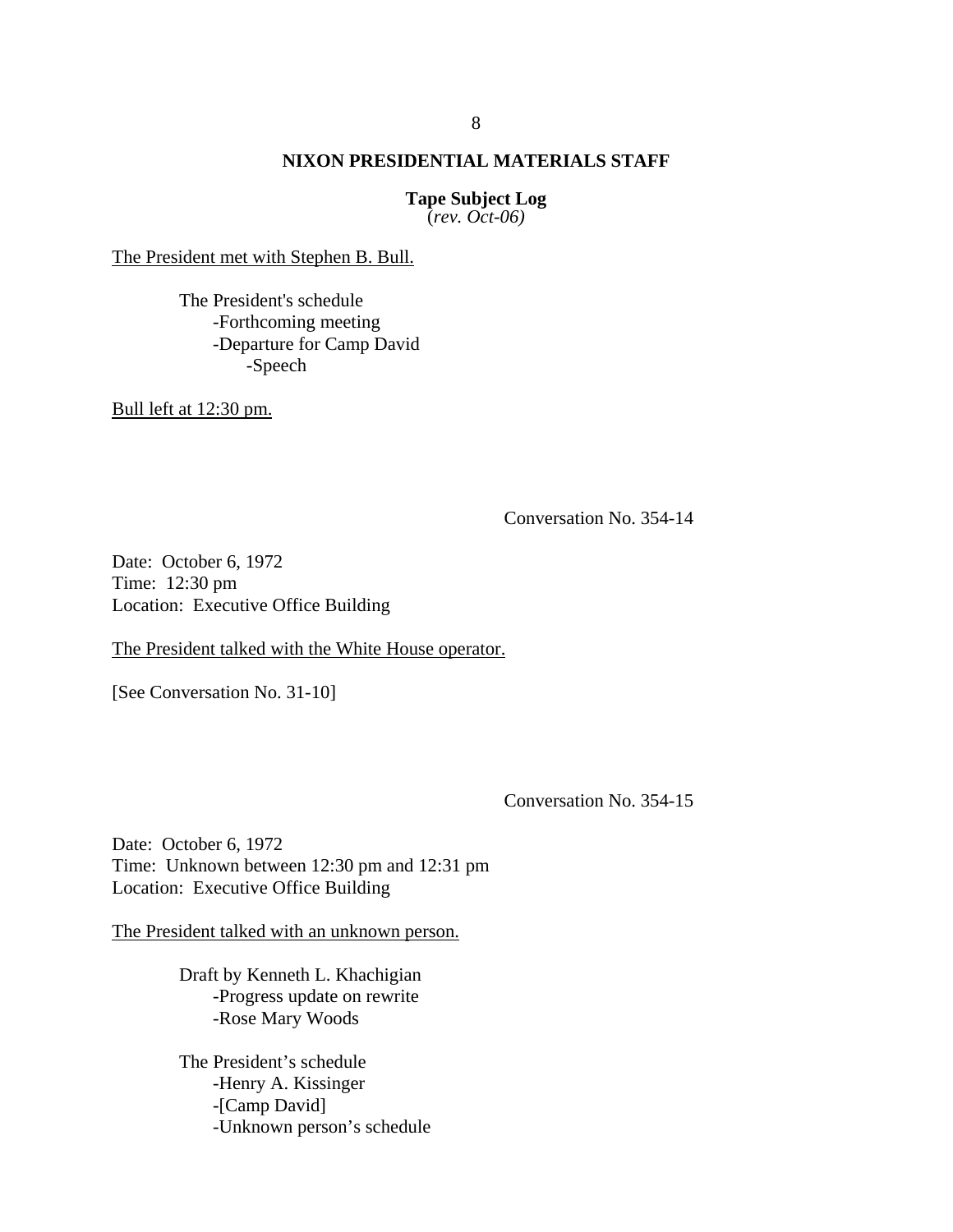**Tape Subject Log** (*rev. Oct-06)*

Conversation No. 354-16

Date: October 6, 1972 Time: 12:31 pm - 12:34 pm Location: Executive Office Building

The President talked with Tricia Nixon Cox.

[See Conversation No. 31-11; one item has been withdrawn]

Conversation No. 354-17

Date: October 6, 1972 Time: 12:35 pm - 1:55 pm Location: Executive Office Building

The President met with Charles W. Colson.

Black issues -Robert J. Brown -Demagoguery in racial issues -Meeting on October 6, 1972

George S. McGovern's ability to deal with foreign affairs -The President's meeting with Irish Foreign Minister Patrick Hillery and with Thai officials

McGovern's October 5, 1972 speech -People's Republic Of China [PRC] -Soviet Union -Japan -India -Indira Gandhi -McGovern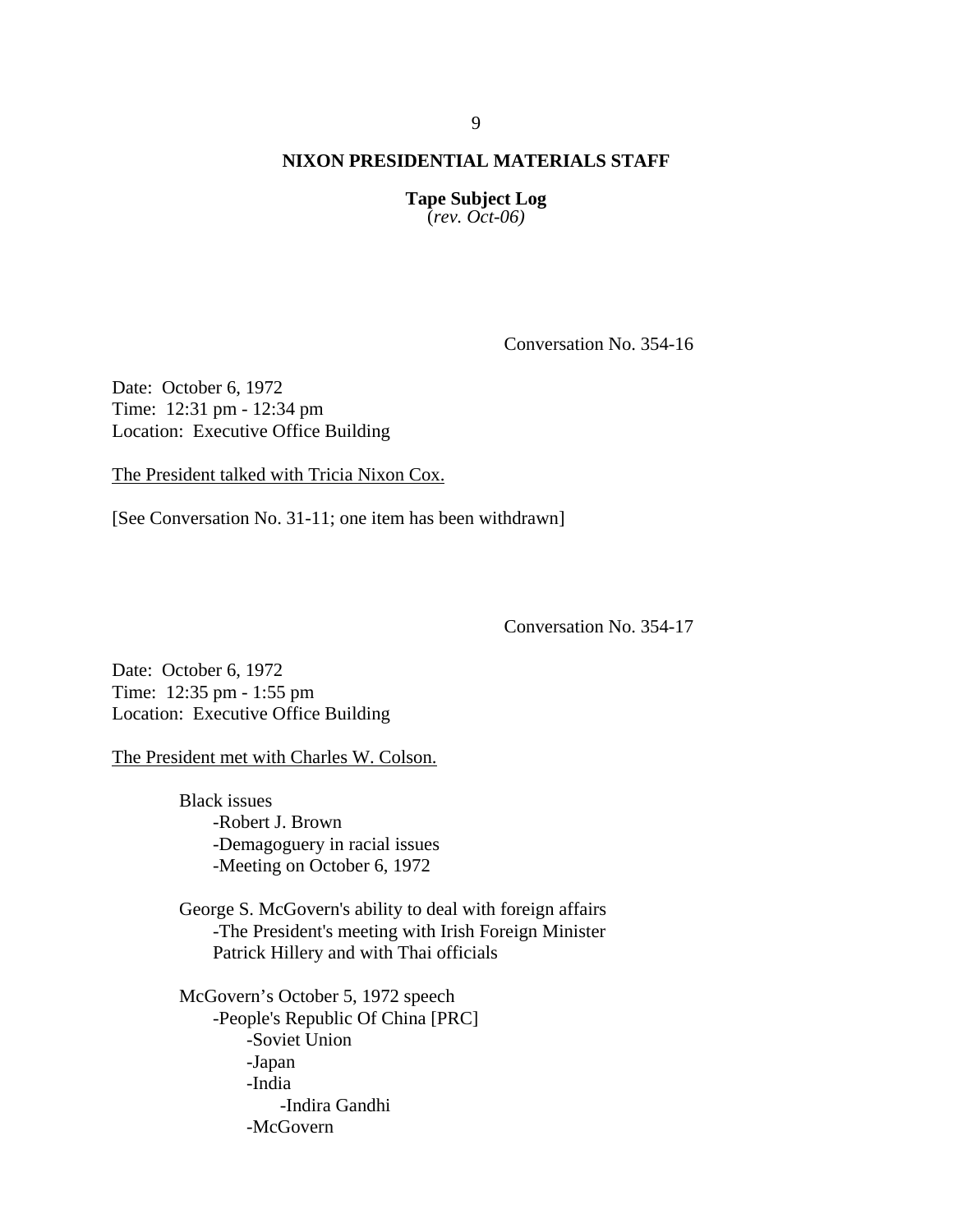**Tape Subject Log** (*rev. Oct-06)*

H.R. ("Bob") Haldeman entered at 12:37 pm.

 McGovern's recent speech -Gandhi -PRC

Speech draft -Raymond K. Price, Jr. -Patrick J. Buchanan -Typing

\*\*\*\*\*\*\*\*\*\*\*\*\*\*\*\*\*\*\*\*\*\*\*\*\*\*\*\*\*\*\*\*\*\*\*\*\*\*\*\*\*\*\*\*\*\*\*\*\*\*\*\*\*\*\*\*\*\*\*\*\*\*\*\*\*

BEGIN WITHDRAWN ITEM NO. 2 [Personal returnable] [Duration: 1h 14m 31s ]

Colson left at 1:40 pm.

END WITHDRAWN ITEM NO. 2

\*\*\*\*\*\*\*\*\*\*\*\*\*\*\*\*\*\*\*\*\*\*\*\*\*\*\*\*\*\*\*\*\*\*\*\*\*\*\*\*\*\*\*\*\*\*\*\*\*\*\*\*\*\*\*\*\*\*\*\*\*\*\*\*\*

Issues -McGovern's peace plan -Vietnam War as issue -Henry A. Kissinger -Melvin R. Laird, William P. Rogers, Colson

The President's schedule -Camp David -Speech -Marjorie P. Acker -Buchanan and Price

Haldeman left at 1:55 pm.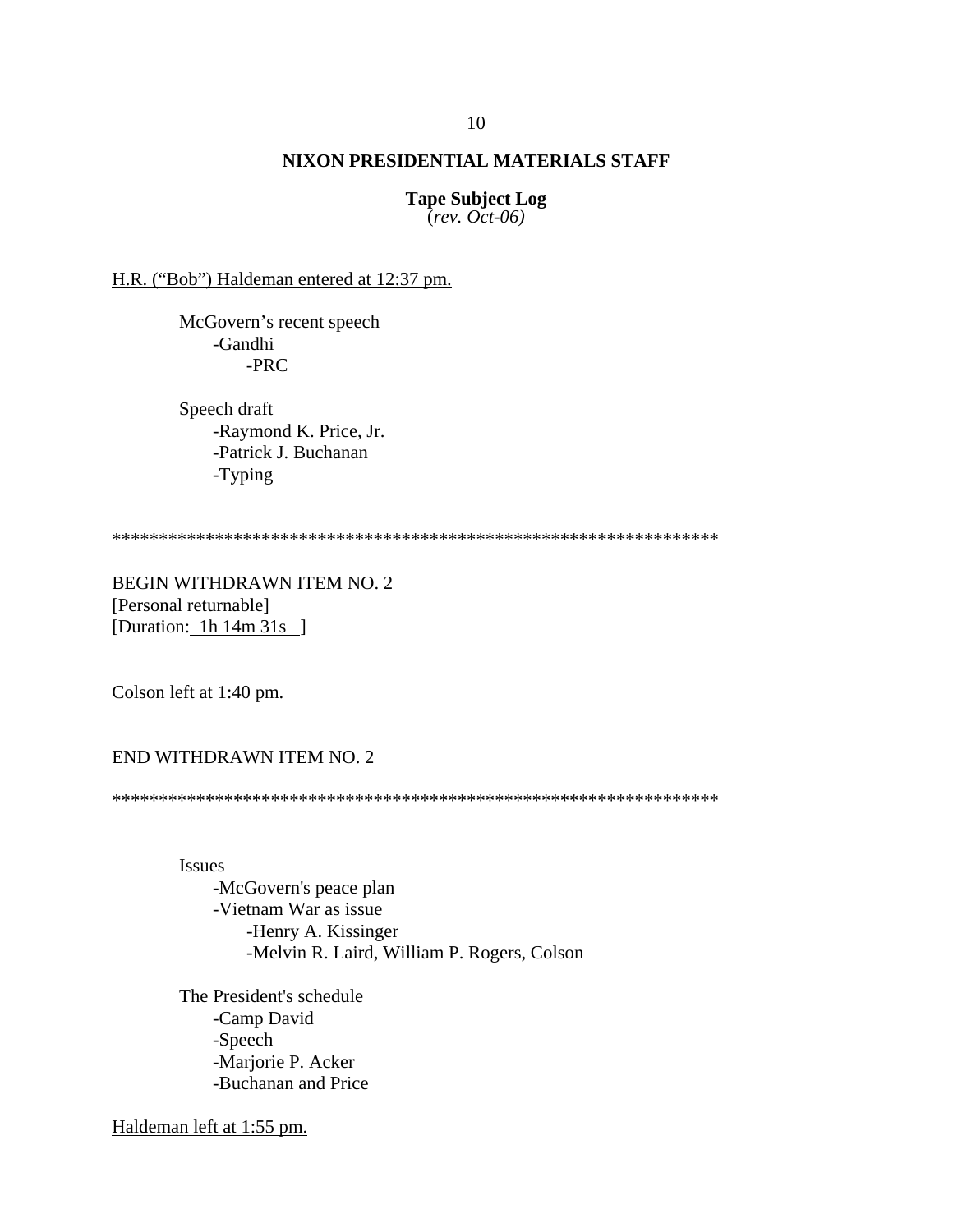**Tape Subject Log**  $(rev. Oct-06)$ 

Conversation No. 354-18

Date: October 6, 1972 Time: Unknown between 1:55 pm and 2:05 pm Location: Executive Office Building

The President met with Manolo Sanchez.

BEGIN WITHDRAWN ITEM NO. 1 [Personal returnable] [Duration: 28s ]

END WITHDRAWN ITEM NO. 1

Sanchez left at an unknown time before 2:05 pm.

Conversation No. 354-19

Date: October 6, 1972 Time: 2:05 pm Location: Executive Office Building

The President talked with the White House operator.

[See Conversation No. 31-13]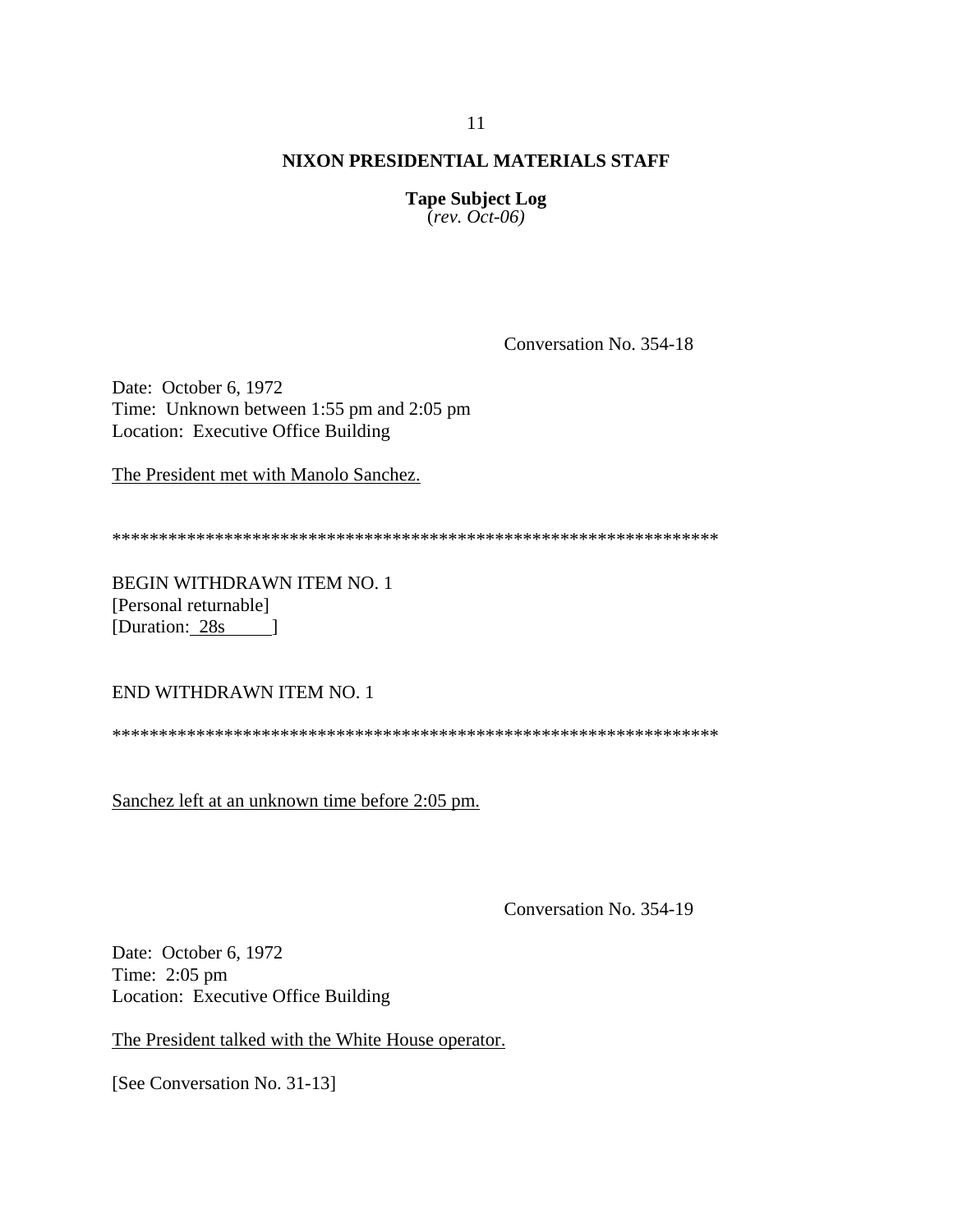**Tape Subject Log** (*rev. Oct-06)*

Conversation No. 354-20

Date: October 6, 1972 Time: 2:06 pm Location: Executive Office Building

The President talked with the White House operator.

[See Conversation No. 31-14]

Conversation No. 354-21

Date: October 6, 1972 Time: 2:06 pm Location: Executive Office Building

The President talked with Rose Mary Woods.

World leaders -Reading file -Arnold Toynbee -Winston S. Churchill, Gen. Charles A.J.M. De Gaulle -Essay

Conversation No. 354-22

Date: October 6, 1972 Time: Unknown between 2:06 pm and 2:07 pm Location: Executive Office Building

The White House operator talked with the President.

[See Conversation No. 31-15]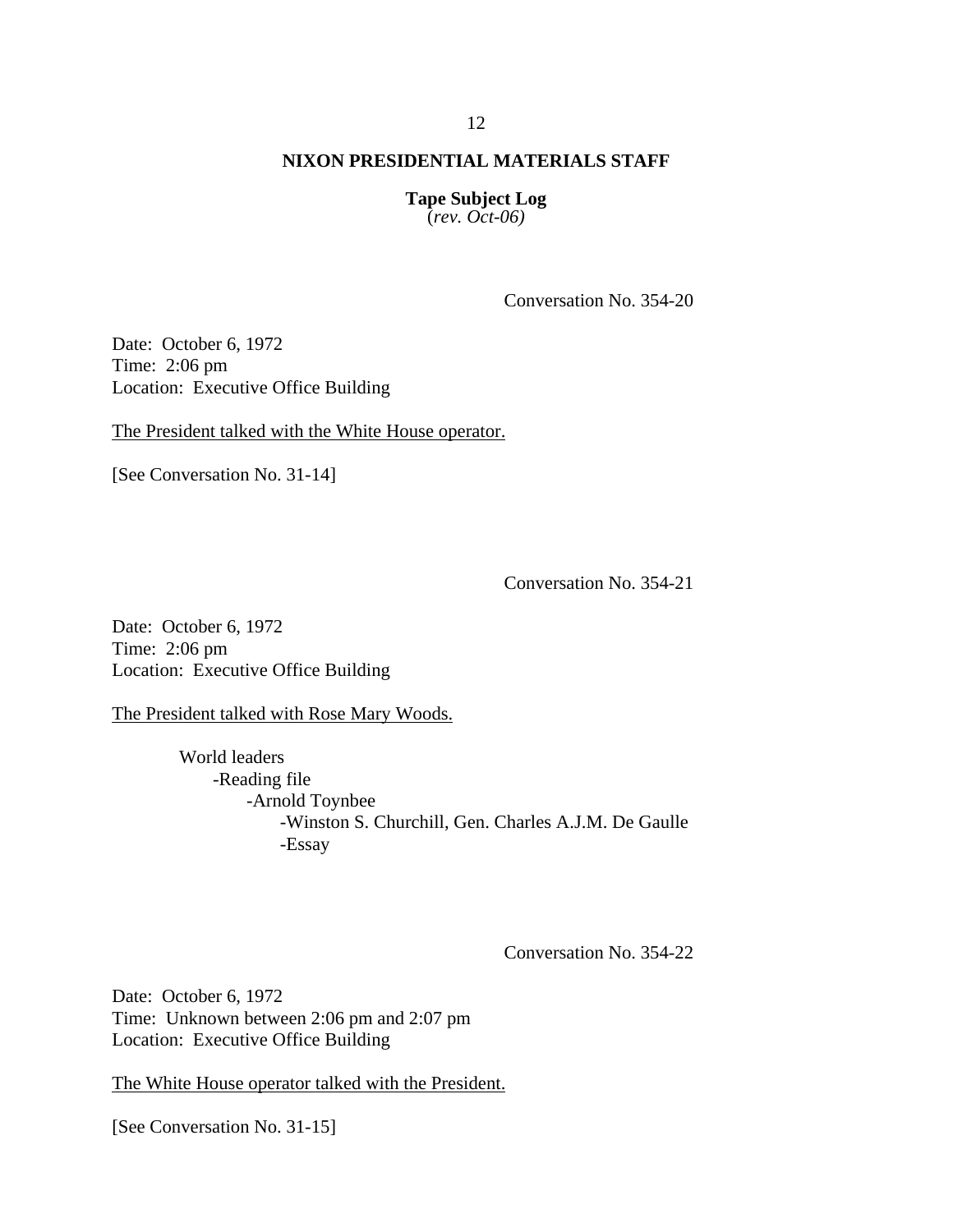**Tape Subject Log** (*rev. Oct-06)*

Conversation No. 354-23

Date: October 6, 1972 Time: 2:07 pm Location: Executive Office Building

The President talked with the White House operator.

[See Conversation No. 31-16]

Conversation No. 354-24

Date: October 6, 1972 Time: Unknown between 2:07 pm and 2:09 pm Location: Executive Office Building

The White House operator talked with the President.

[See Conversation No. 31-17]

Conversation No. 354-25

Date: October 6, 1972 Time: 2:09 pm - 2:24 pm Location: Executive Office Building

The President talked with William P. Rogers.

[See Conversation No. 31-18; one item has been withdrawn]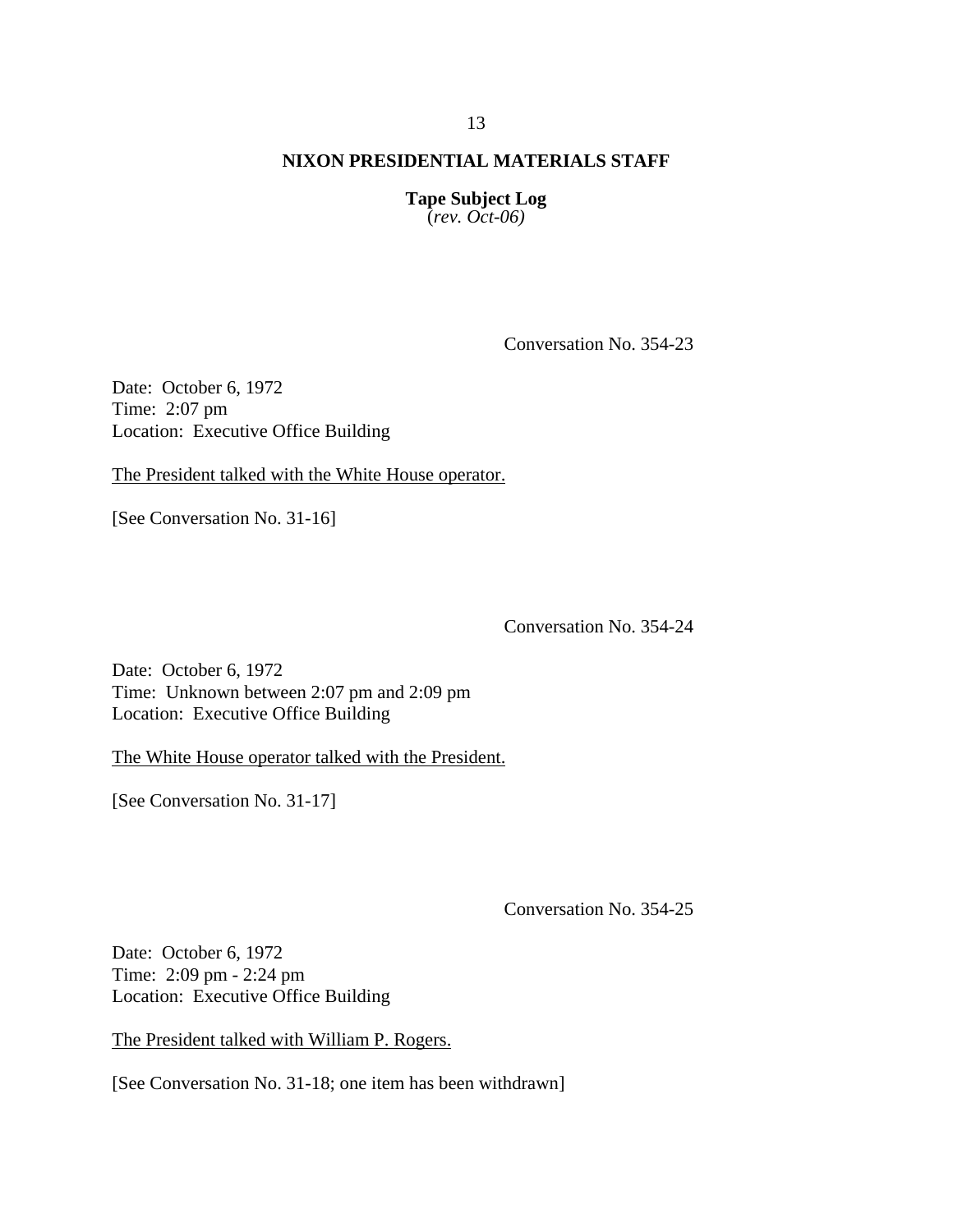**Tape Subject Log** (*rev. Oct-06)*

Conversation No. 354-26

Date: October 6, 1972 Time: 2:26 pm - 2:27 pm Location: Executive Office Building

The President talked with Thelma C. ("Pat") Nixon.

[See Conversation No. 31-19; one item has been withdrawn]

Conversation No. 354-27

Date: October 6, 1972 Time: Unknown between 2:27 pm and 2:28 pm Location: Executive Office Building

The President talked with the White House operator.

[See Conversation No. 31-20]

Conversation No. 354-28

Date: October 6, 1972 Time: Unknown between 2:27 pm and 2:28 pm Location: Executive Office Building

The President met with Manolo Sanchez.

\*\*\*\*\*\*\*\*\*\*\*\*\*\*\*\*\*\*\*\*\*\*\*\*\*\*\*\*\*\*\*\*\*\*\*\*\*\*\*\*\*\*\*\*\*\*\*\*\*\*\*\*\*\*\*\*\*\*\*\*\*\*\*\*\*

BEGIN WITHDRAWN ITEM NO. 1 [Personal returnable]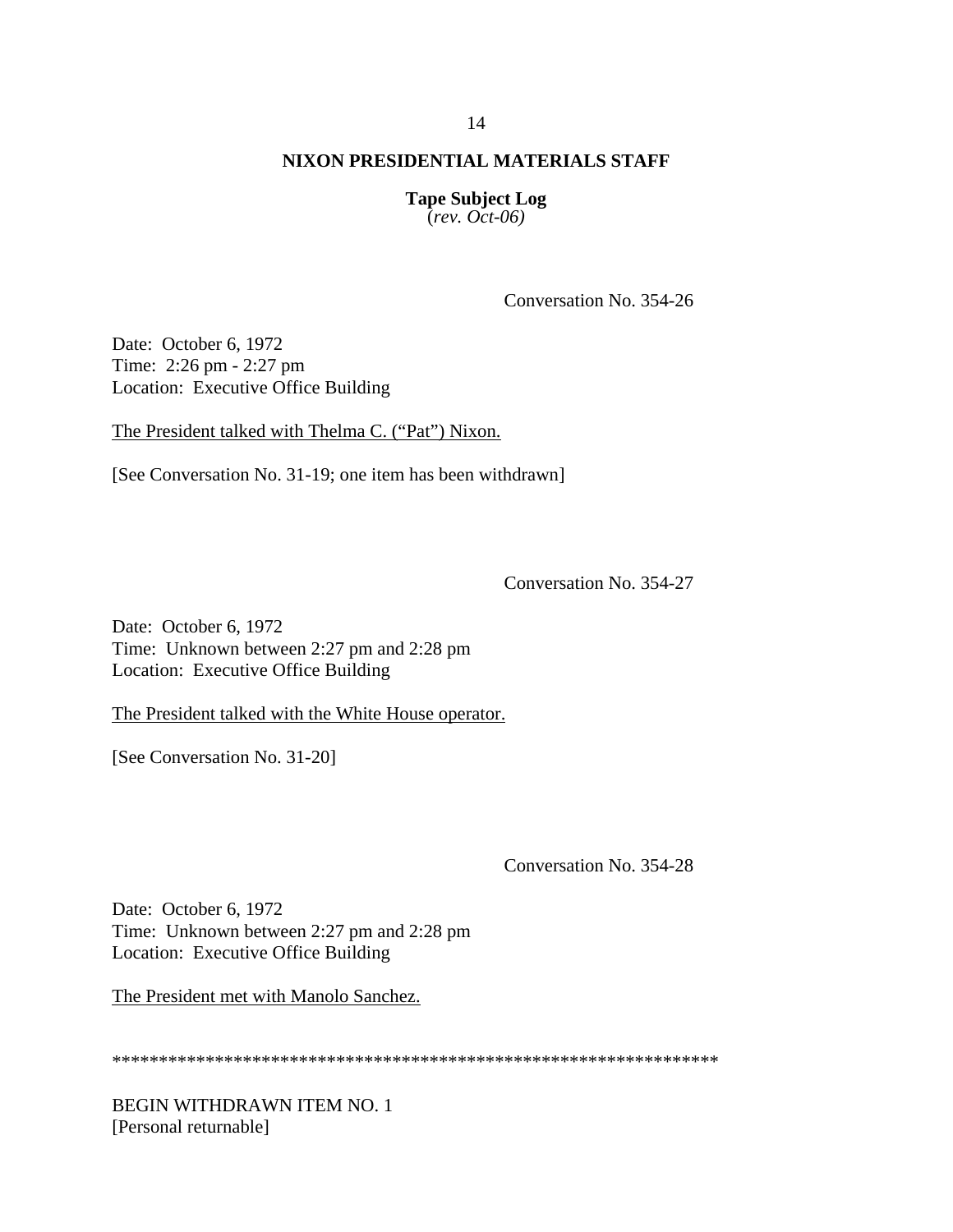**Tape Subject Log** (*rev. Oct-06)*

[Duration: 31s ]

END WITHDRAWN ITEM NO. 1

\*\*\*\*\*\*\*\*\*\*\*\*\*\*\*\*\*\*\*\*\*\*\*\*\*\*\*\*\*\*\*\*\*\*\*\*\*\*\*\*\*\*\*\*\*\*\*\*\*\*\*\*\*\*\*\*\*\*\*\*\*\*\*\*\*

Sanchez left at 2:28 pm.

Conversation No. 354-29

Date: October 6, 1972 Time: 2:28 pm - 2:32 pm Location: Executive Office Building

Melvin R. Laird talked with the President.

[See Conversation No. 31-21]

Conversation No. 354-30

Date: October 6, 1972 Time: Unknown between 2:32 pm and 2:35 pm Location: Executive Office Building

The President met with Stephen B. Bull.

The President's schedule -Camp David departure -Manolo Sanchez -Thelma C. ("Pat") Nixon's schedule

Bull left at an unknown time before 2:35 pm.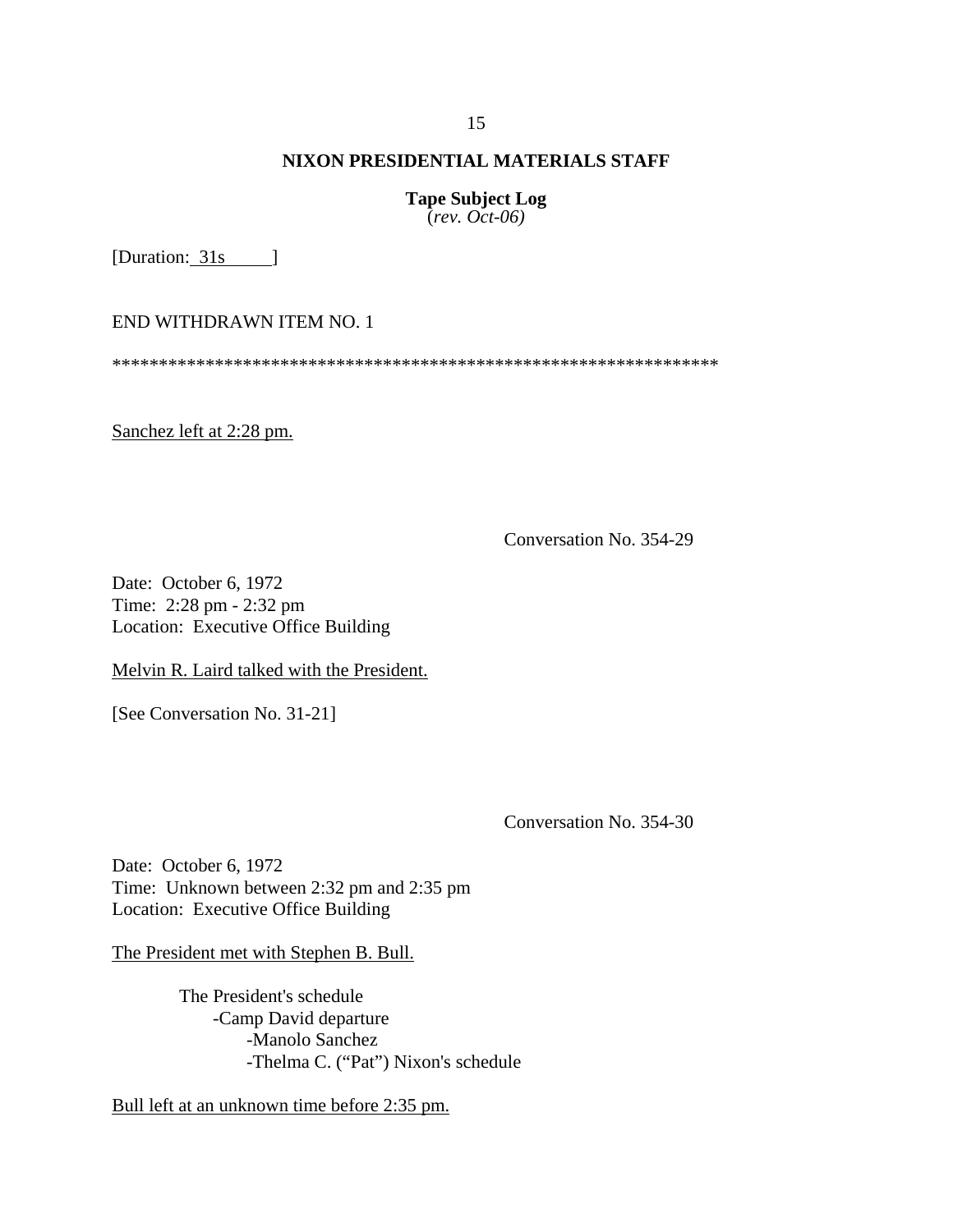**Tape Subject Log** (*rev. Oct-06)*

Conversation No. 354-31

Date: October 6, 1972 Time: 2:35 pm - 3:22 pm Location: Executive Office Building

The President met with Alexander M. Haig, Jr. and Henry A. Kissinger.

Greetings

George S. McGovern's recent foreign policy speech

People's Republic of China [PRC] -William P. Rogers -India, Japan, Soviet Union -Abram J. Chayes and McGovern's advisers

Vietnam negotiations -Draft of document -Nguyen Van Thieu -US intentions -Haig

Haig's trip to South Vietnam

The President talked with an unknown person at an unknown time between 2:35 pm and 3:22 pm.

[Conversation No. 354-30A]

Charles W. Colson's office -McGovern's comments on PRC

[End of telephone conversation]

Haig's visit to South Vietnam -1968 -Committee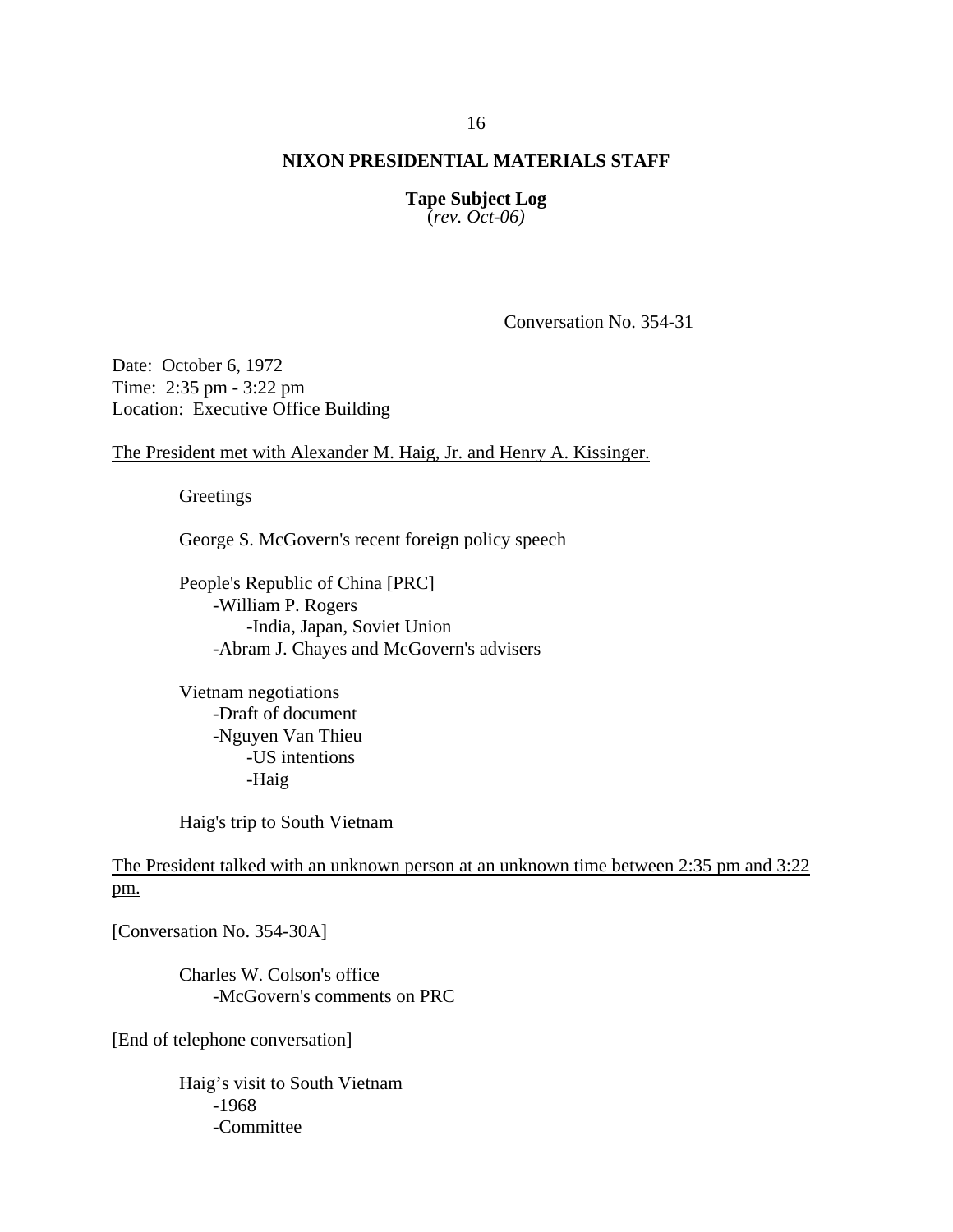**Tape Subject Log** (*rev. Oct-06)*

-Tripartite membership -Thieu -Discussions with Haig -National Liberation Front [NLF] -Tripartite committee -Thieu's view -Participants -Committee on National Reconciliation -Proposed government -Thieu -Haig's view -South Vietnamese bureaucrats -Tripartite Committee -Reaction -Communist proposal -Possible consequences -Implementation of proposal -Thieu's conversation with Haig -Ellsworth F. Bunker -Haig -Thieu -Bunker's view -South Vietnamese election -Committee of National Reconciliation -Thieu -Administration proposal -Electoral commission -Administration proposal -North Vietnamese reaction -Pham Van Dong -Thieu's reaction -Recognition of North Vietnam -South Vietnam -South Korea -Park Chung Hee -US efforts in Vietnam -Military efforts -Public relations -Effect on peace process -Soviet Union -PRC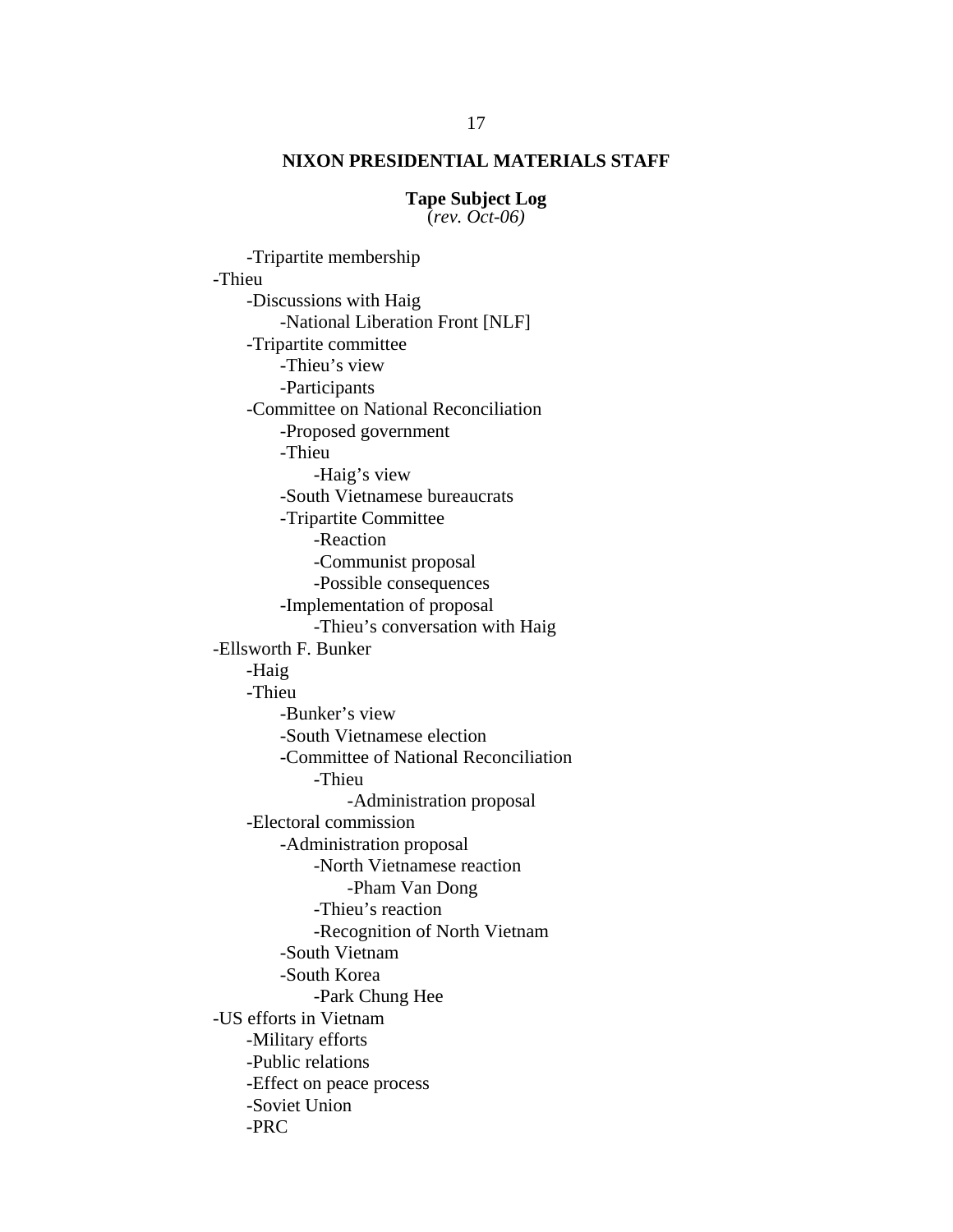**Tape Subject Log** (*rev. Oct-06)*

 -The President's view US action in Vietnam -Bombing -Joint Chiefs of Staff [JCS] -South Vietnamese military -Haig's view -Effect of US peace settlement -Ability -Kissinger's view -III Corps -Vietnamization -Melvin R. Laird's view -Air support -McGovern -Thieu -Position -Haig's view -US peace proposals -Thieu -Election supervision -South Vietnam -Governance of area -Elections -Cease-fire -Cambodia -Laos -North Vietnamese troop withdrawal -Laos, Cambodia -South Vietnam -North Vietnamese reaction -South Vietnam possible agreement -Haig -Political issue -Outcome -North Vietnamese reaction -Effect on US -Bombing -Thieu's possible response -Tripartite Committee

-Thieu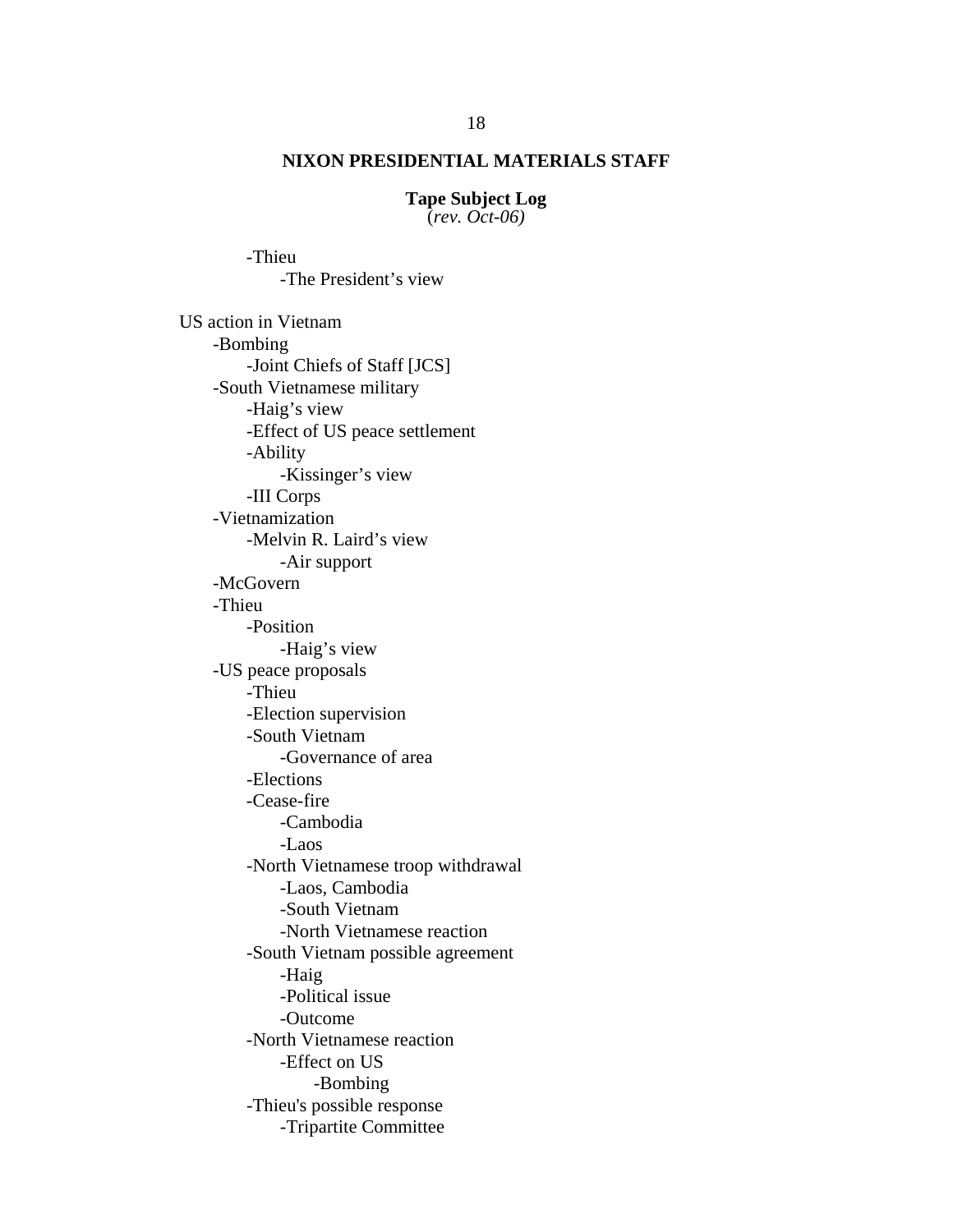### **Tape Subject Log**

(*rev. Oct-06)*

 -North Vietnamese troops -Government of National Concord -Possible press reaction -Pitfalls -Collapse of South Vietnam -Kissinger's view -Need for North Vietnamese concessions

#### **McGovern**

-Statement on the PRC -Asian security -Peking -US recognition -Japan -Economic policy proposal -PRC -Possible effect

Vietnam peace proposal -US public opinion -Withdrawal of forces -Cease-fire -Saigon -Kissinger -Haig's trip to Vietnam -Coalition government -Potential problems -Assessment -Coalition government -US military -South Vietnamese situation -Timing of US withdrawal -Effect of withdrawal -Kissinger's view -Haig's view -Possible redeployment of US troops -South Vietnamese relations with the US -The President's view -Kissinger's view -US support -Adm. Thomas H. Moorer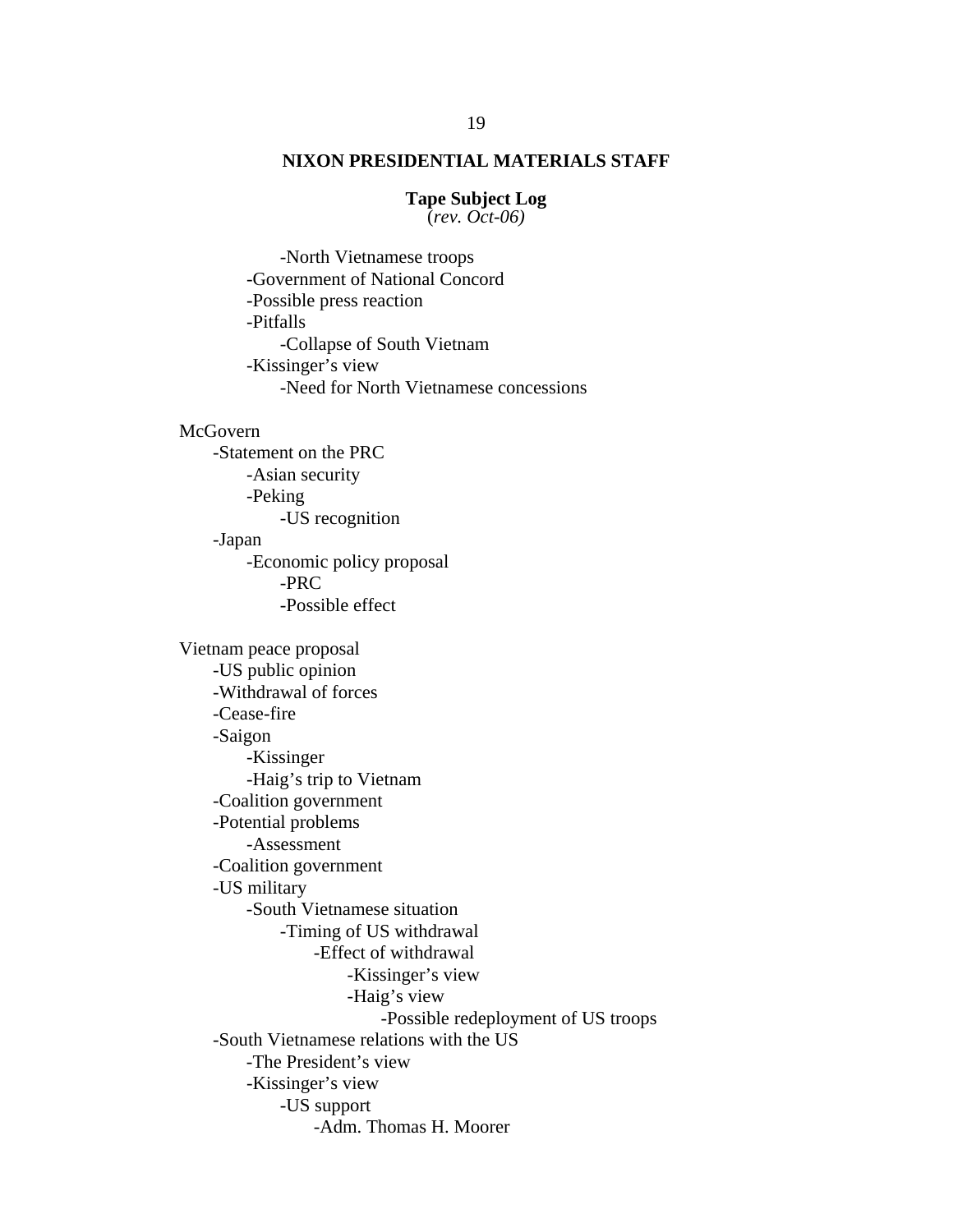**Tape Subject Log** (*rev. Oct-06)*

 -Gen. Creighton W. Abrams, Jr. -The President's schedule -John H. Holdridge -US ambassadorship -Unknown admiral -Thailand -Thieu -National Committee of Reconstruction -Timing -North Vietnam -Proposals -Coalition government -US public opinion -The President's position -Settlement -Coalition -Electoral commission -Haig's view -Communists -Stability -Effect of timing -Possible future developments

Le Duc Tho

Kissinger's schedule -Unknown woman -Charles G. ("Bebe") Rebozo

Kissinger and Haig left at 3:22 pm.

Conversation No. 354-32

Date: October 6, 1972 Time: 3:22 pm Location: Executive Office Building

The President talked with the White House operator.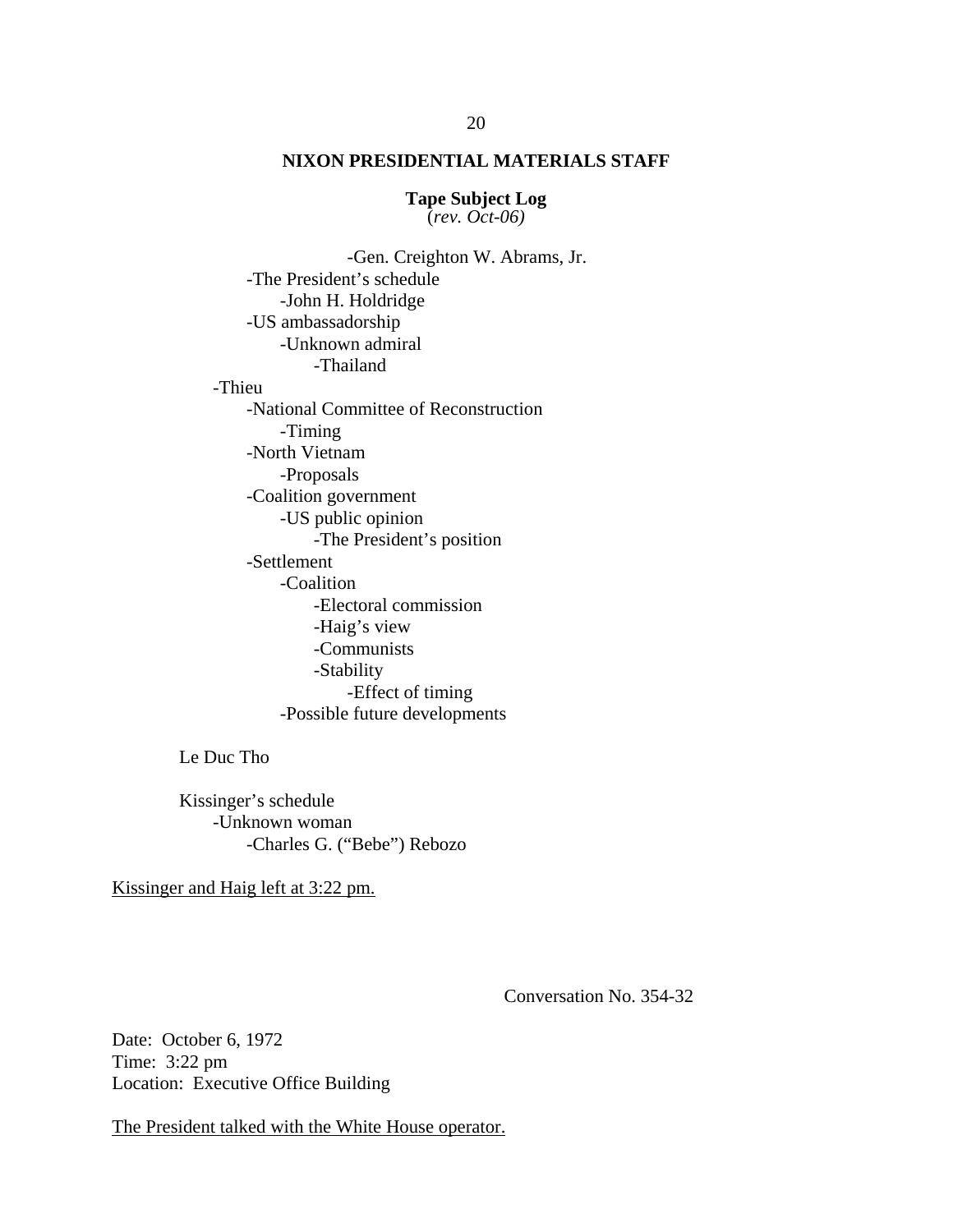**Tape Subject Log**  $\text{(\textit{rev. Oct-06})}$ 

[See Conversation No. 31-22]

Conversation No. 354-33

Date: October 6, 1972 Time: Unknown between 3:22 pm and 3:24 pm Location: Executive Office Building

The President met with an unknown person and Manolo Sanchez.

Henry A. Kissinger's schedule

The unknown person left at an unknown time before 3:24 pm.

**BEGIN WITHDRAWN ITEM NO. 1** [Personal returnable] [Duration: 12s ]

#### END WITHDRAWN ITEM NO. 1

Sanchez left at an unknown time before 3:24 pm.

Conversation No. 354-34

Date: October 6, 1972 Time: 3:24 pm - 3:55 pm Location: Executive Office Building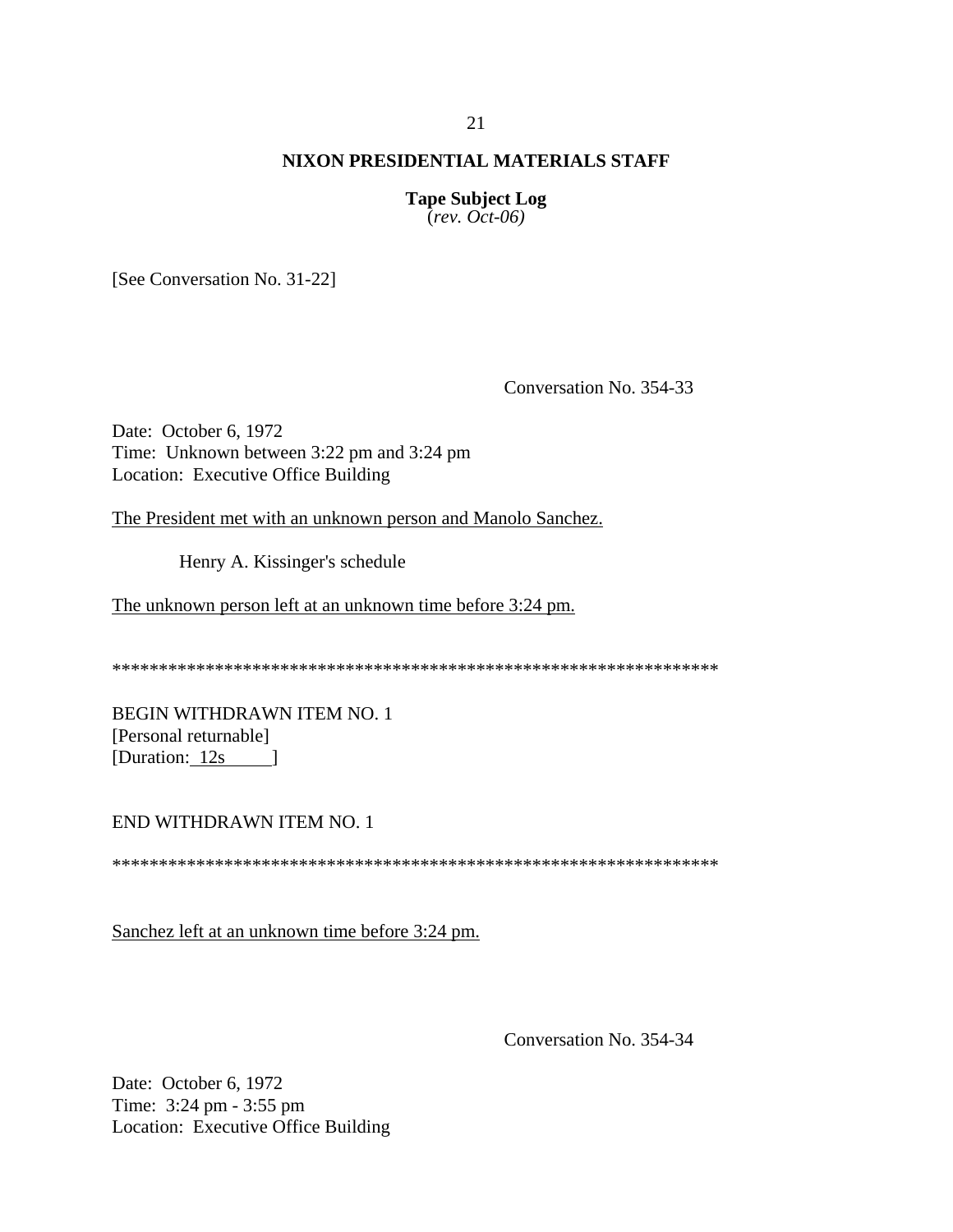**Tape Subject Log** (*rev. Oct-06)*

The President met with Henry A. Kissinger.

Election -Kissinger's forthcoming meeting -Effect -Louis P. Harris poll -*Newsweek* -Call to Charles W. Colson -George S. McGovern -Harris *-New York Times* 

Colson entered at 3:25 pm.

-Kissinger's forthcoming meeting

McGovern's view of the President

Kissinger's forthcoming meeting -Election poll -Vietnam negotiations -Effect -Harris -National poll -Comparison to Lyndon B. Johnson and Barry M. Goldwater

McGovern's recent foreign policy speech -William P. Rogers -Press conference -Melvin R. Laird -Press conference -Kissinger's schedule -Rogers

Trade -Maritime agreement

Negotiations with North Vietnamese -Anatoliy F. Dobrynin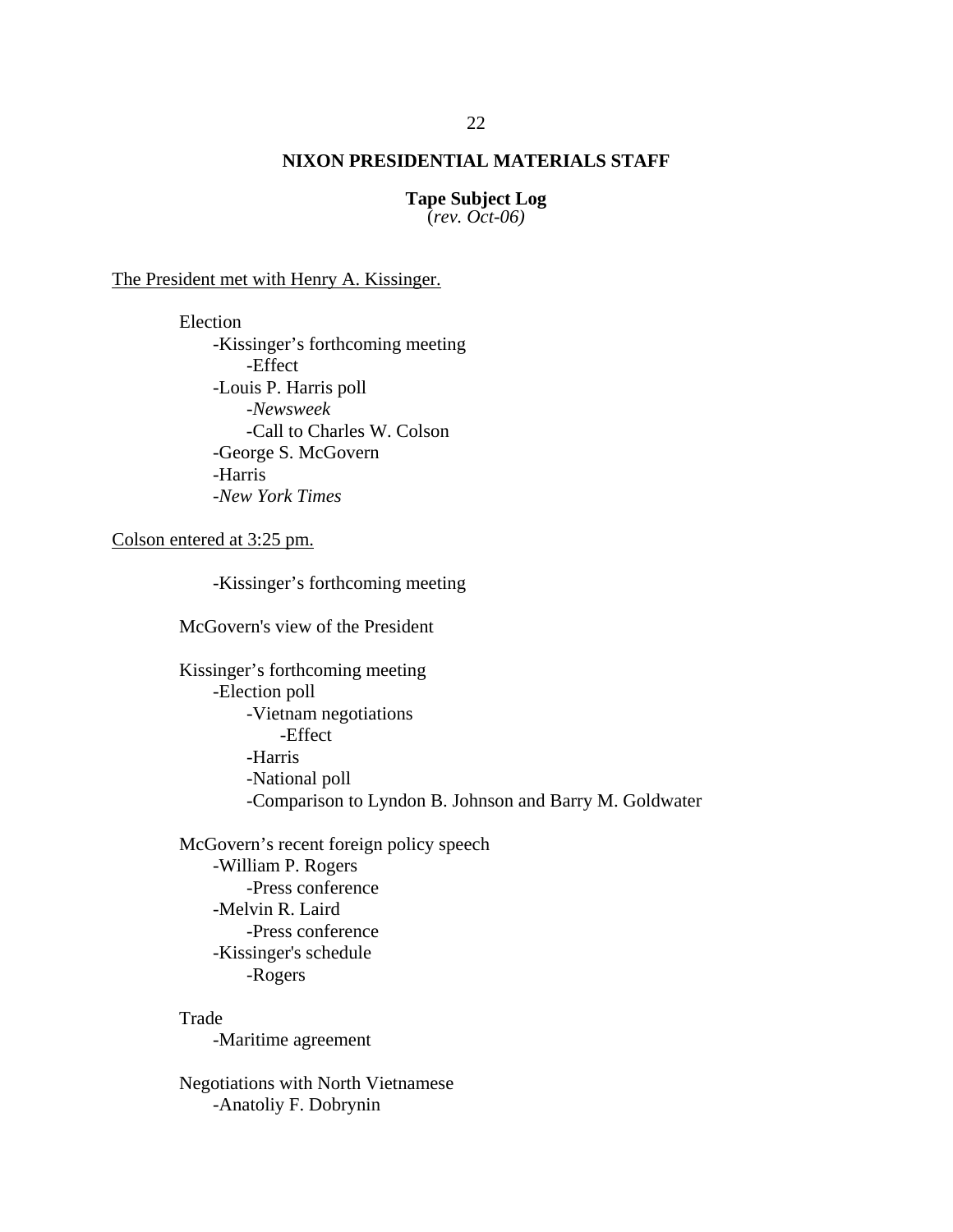**Tape Subject Log** (*rev. Oct-06)*

Kissinger and the President left at 3:30 pm.

The President reentered at an unknown time before 3:35 pm.

Harris poll -Voter participation -Trustworthiness of candidates -Blacks, youth -McGovern's accusations -Adolf Hitler -Watergate -The US-Soviet Union grain deal -Abortion -Reaction of farmers -Other polls -Vietnam War -Bombing -The President's handling of the economy -Vietnam War -Goldwater -McGovern -Bombing issue -Vietnam -Forthcoming speech -Administration response

Butterfield entered at 3:35 pm.

Vietnam -McGovern -Administration response -Laird

The President's schedule -Meeting in the Cabinet Room -William E. Timmons -Edward W. Brooke -Jacob K. Javits -The President's instructions

Butterfield left at 3:40 pm.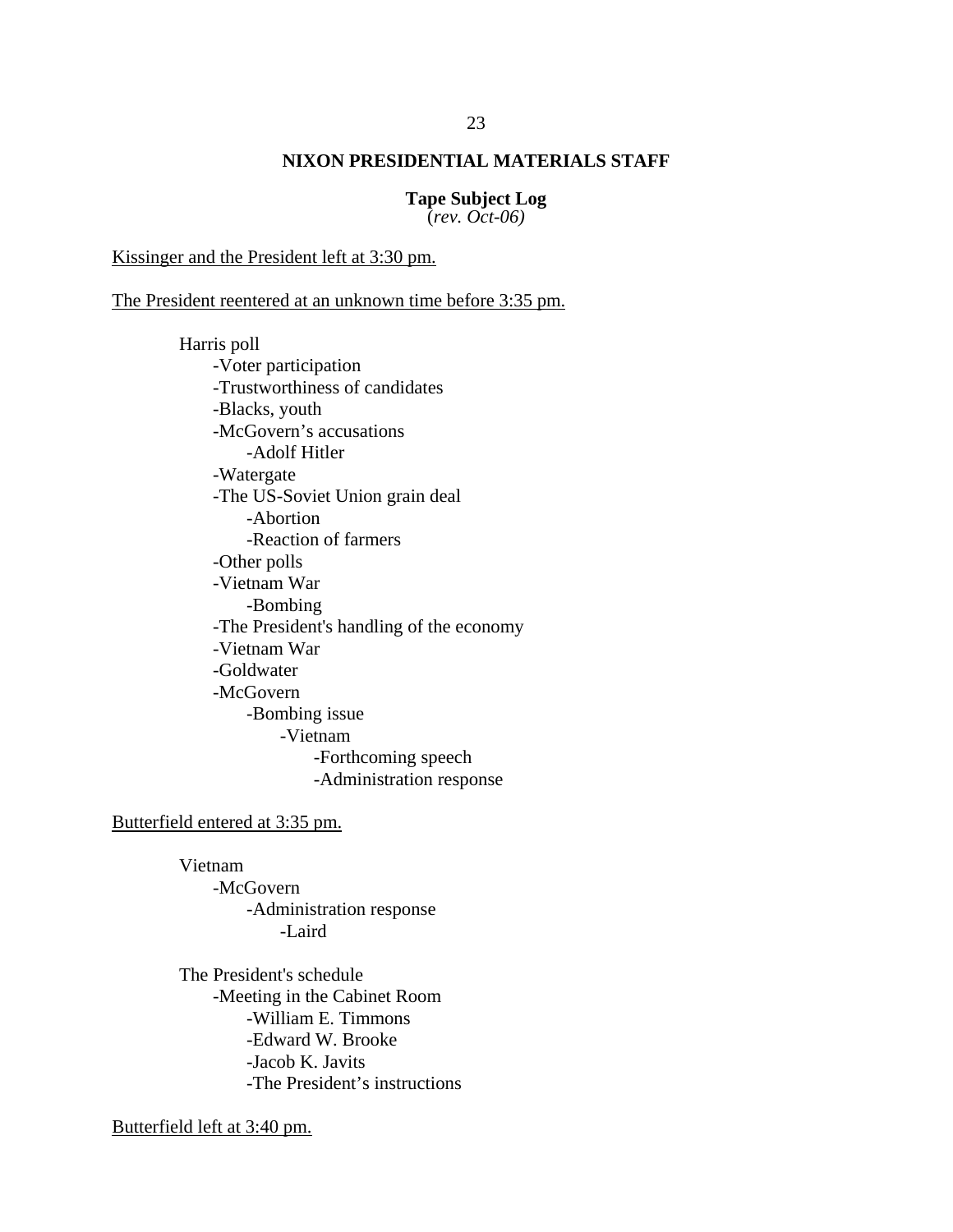**Tape Subject Log** (*rev. Oct-06)*

Campaign issues -Survey -McGovern -Vietnam War prisoners of war [POWs] -Albert E. Sindlinger -Harris poll -Wage-price controls -Taxes -Budget -Prices -Welfare -Prices -Taxes -Persons to give speeches -Herbert Stein -George P. Shultz -Pierre Rinfret -John B. Connally -West Coast -Response to McGovern -Stein -Shultz -Vietnam -Donald H. Rumsfeld -Elliot L. Richardson -Welfare issue -McGovern's credibility

\*\*\*\*\*\*\*\*\*\*\*\*\*\*\*\*\*\*\*\*\*\*\*\*\*\*\*\*\*\*\*\*\*\*\*\*\*\*\*\*\*\*\*\*\*\*\*\*\*\*\*\*\*\*\*\*\*\*\*\*\*\*\*\*\*

BEGIN WITHDRAWN ITEM NO. 3 [Personal returnable] [Duration: 4m 16s ]

END WITHDRAWN ITEM NO. 3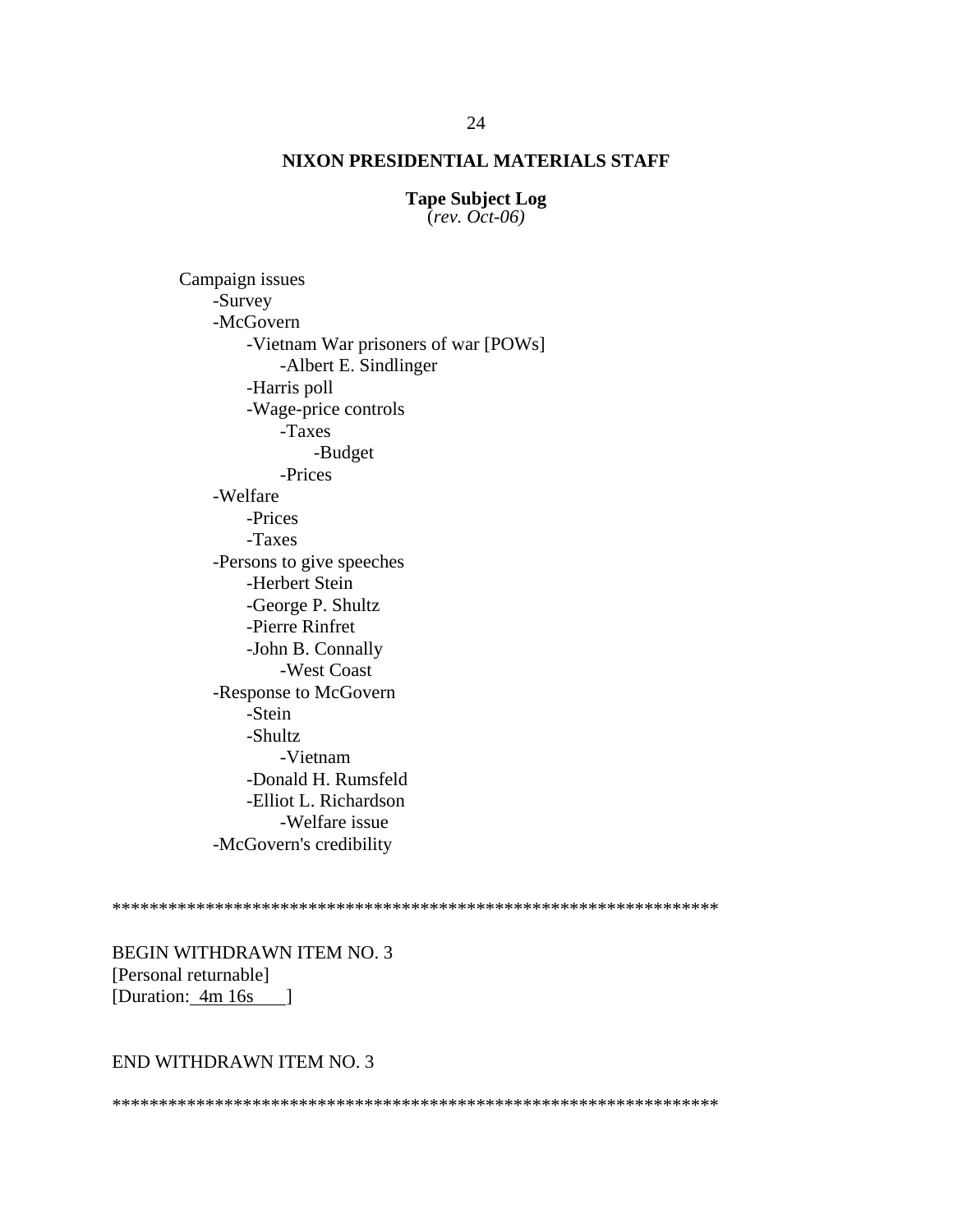**Tape Subject Log**  $\text{(\textit{rev. Oct-06})}$ 

**Issues** -Harris -Richard M. Scammon -Amnesty, busing -Amnesty -McGovern's view -Draft dodgers, deserters -Response -Richard G. Kleindienst -Busing -Amnesty -Speech -Scammon -Crime -Kleindienst -Marijuana -Courts -Judges -Permissiveness issue -William H. Rehnquist -Law and order -McGovern -Amnesty -Crime -Welfare recipients

**BEGIN WITHDRAWN ITEM NO. 4** [Personal returnable] [Duration:  $2m 23s$  ]

### END WITHDRAWN ITEM NO. 4

**Issues**